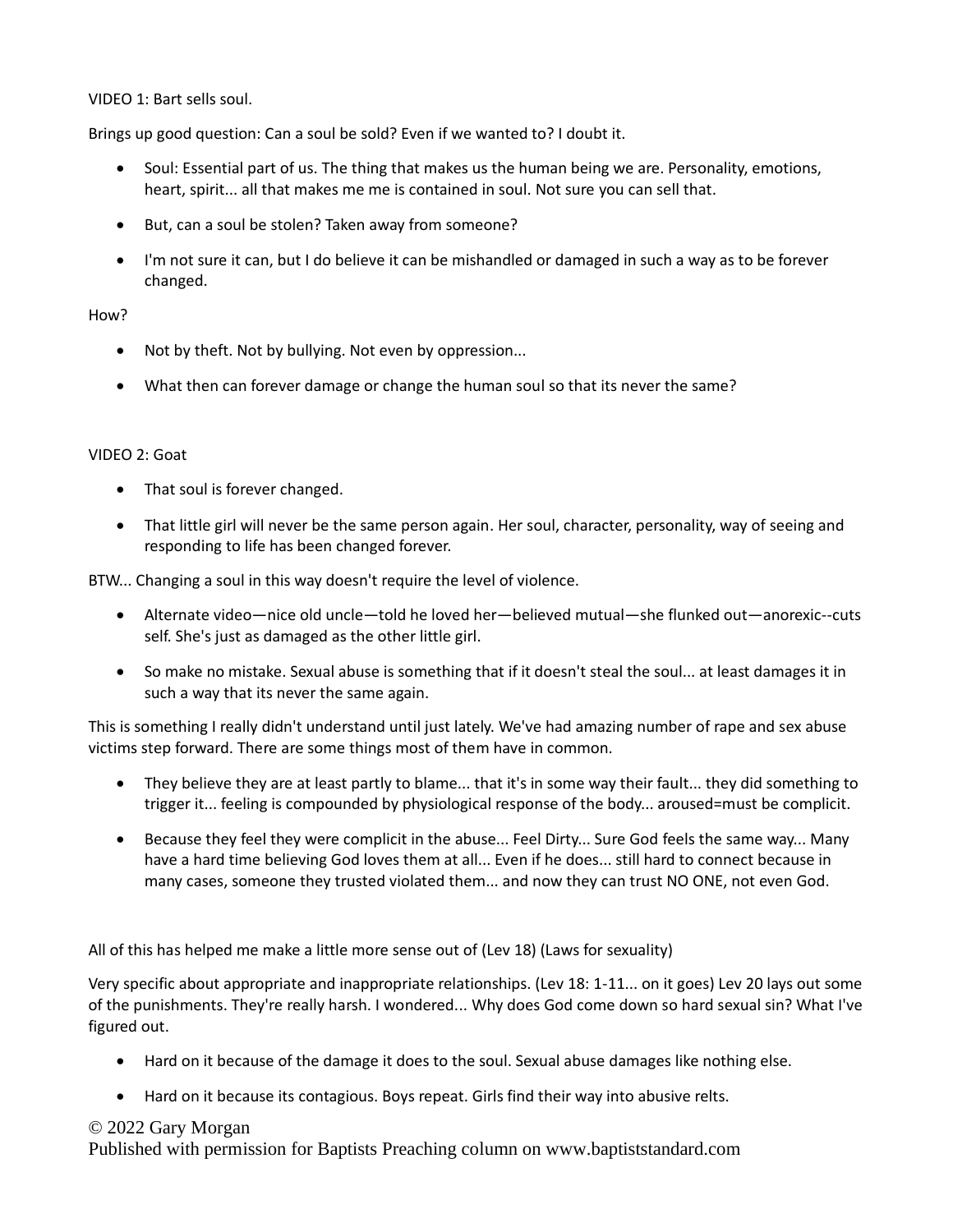So, there was ZERO TOLERANCE for crossing certain sexual boundaries. Remb: No therapists. No psycologists. Lev law set forth a way to seriously deter the damage of sexual abuse in an ancient community.

I want to talk about sexual abuse in our context.

Definition: The forcing of unwanted sexual activity by one person on another... whether by threat, coercion, or manipulation... Any sexual activity deemed improper, as between an adult and a minor.

Effects:

- Guilt and Shame: Victim often feels responsible for what happened.
- Hopelessness: Since they feel responsible for what has happened... colors their relationship with God.
- Isolation: Because they may still fear attacker... or fear being rejected by family... they feel as though there's no one to turn to... so they are often in a physical, emotional, spiritual prison unable to see a way of escape.

How do we deal with sexual abuse? (I want to talk to VICTIM, ABUSER, BYSTANDER)

Scripture: 1John 1:5-7... John 3:16-21

Victim:

Not your fault EVER.

- Person in charge... of trust, authority, power is ALWAYS to blame. (Me, office)
- Doubly true of minors. (10K 89.68%... Ram Charger... Reason minors can't sign contracts. Must have parents or guardians) ALWAYS THE PERSON IN CHARGE.

The damage inflicted on you will NEVER go away. Can get better. (Soldier, artificial legs)

Two things required. Light and forgiveness.

- Must bring it out into the open. TURN THE LIGHT ON.
- It will be hell on earth. It will feel worse than the original abuse.
- Your abuser, family will accuse you, threaten... do everything they can to keep you from disclosing.
- You are not... nor will you ever be responsible for the damage to the family... the person who destroyed the family was the person who commited the abuse.
- Now everyone living in secret hell, dark place. Gotten comfortable with the darkness.
- UNLESS THERE IS DISCLOSURE, THERE IS NO HOPE FOR HEALING. Abuse is like a germ that can only live in darkness. Without light, no one heals, abuse likely to be repeated.

Don't expect an apology.

• Sandusky calls. He is baffled. In a darkness of his own making.

## © 2022 Gary Morgan

Published with permission for Baptists Preaching column on www.baptiststandard.com